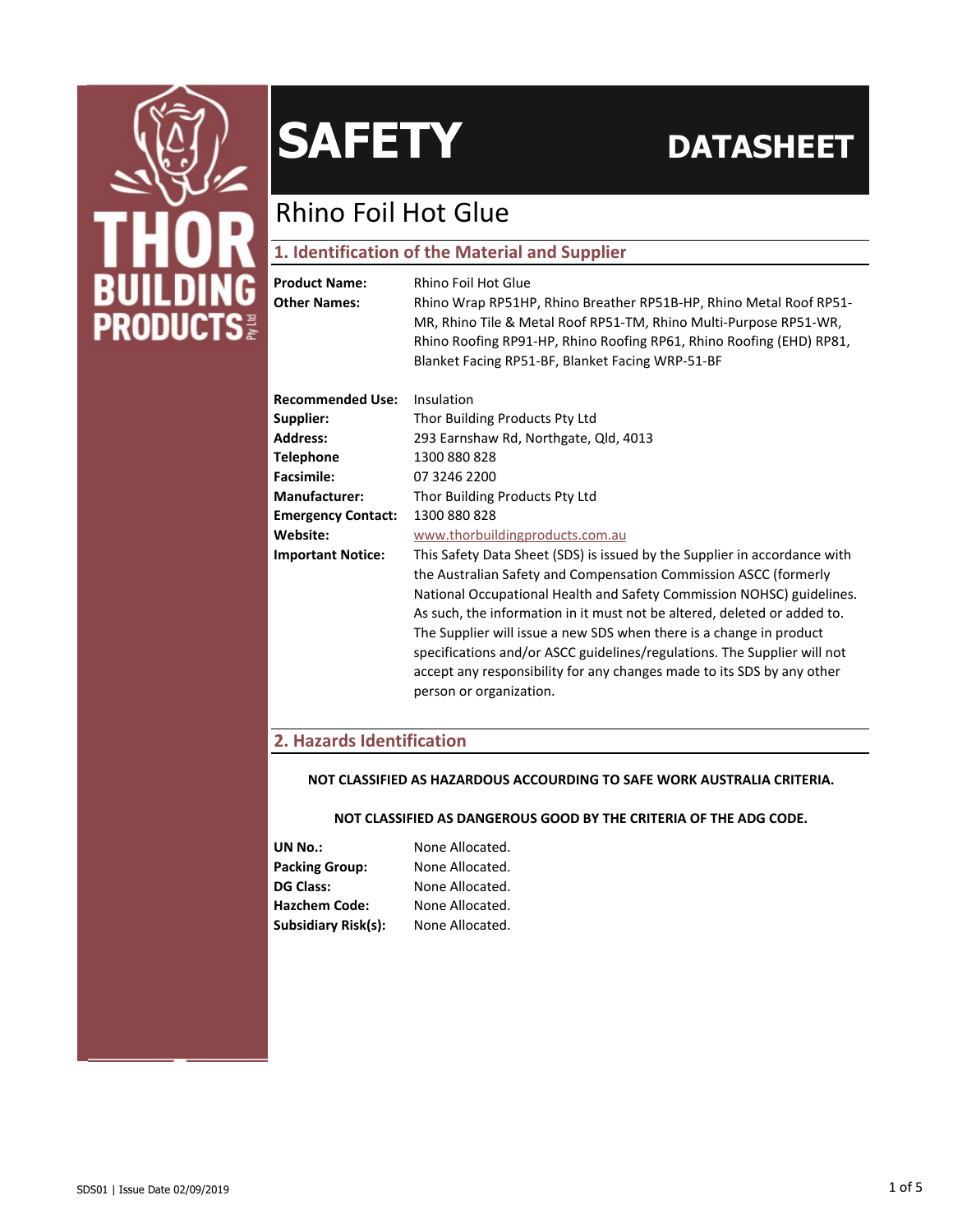

### **3. Composition/Information on Ingredients**

| Ingredient                 |           | <b>Proportion CAS Number</b> |
|----------------------------|-----------|------------------------------|
| <b>ALUMINIUM FOIL</b>      | $7-12%$   | Not Available                |
| ADHESIVE (HOT MELT)        | 35-40%    | Not Available                |
| LAMINATING KRAFT PAPER     | $0 - 20%$ | Not Available                |
| <b>WOVEN POLYPROPYLENE</b> | 33-55%    | Not Available                |

### **4. First Aid Measures**

| Eye:                                 | Flush with copious amounts of water. If symptoms persist, seek medical<br>attention.                                                                                                         |  |  |
|--------------------------------------|----------------------------------------------------------------------------------------------------------------------------------------------------------------------------------------------|--|--|
| Inhalation:                          | Remove to fresh air. If symptoms persist, seek medical attention.                                                                                                                            |  |  |
| Skin:                                | Sluice with water and, if irritation persists, seek medical attention.                                                                                                                       |  |  |
| Ingestion:                           | Unlikely under normal conditions of use. Rinse the lips and mouth with                                                                                                                       |  |  |
|                                      | water, give water to drink, and seek medical attention.                                                                                                                                      |  |  |
| <b>Advice to Doctor:</b>             | Treatment should be directed toward the source of irritation with                                                                                                                            |  |  |
|                                      | symptomatic treatment as necessary.                                                                                                                                                          |  |  |
| <b>5. Fire Fighting Measurements</b> |                                                                                                                                                                                              |  |  |
| <b>Specific Hazards:</b>             | Low Flammability Index (<5) in accordance with AS1530.2. Delamination<br>may occur at temperatures above 80°C.                                                                               |  |  |
| <b>Extinguishing Media:</b>          | Use extinguishing media (e.g. carbon dioxide, water, foam or dry<br>chemical) and equipment as required if fire in surrounding materials.                                                    |  |  |
|                                      |                                                                                                                                                                                              |  |  |
| <b>Hazardous</b>                     | When heated above 120°C, the adhesive may break down releasing                                                                                                                               |  |  |
| Decomposition                        | chlorine and hydrogen chloride.                                                                                                                                                              |  |  |
| <b>Products:</b>                     |                                                                                                                                                                                              |  |  |
| <b>Firefighting</b>                  | If product is present in a fire, toxic gasses may evolve. Evacuate area and                                                                                                                  |  |  |
| <b>Procedures:</b>                   | contact emergency services. Remain upwind and notify those downwind<br>of hazard. Wear full protective equipment including Self Contained<br>Breathing Apparatus (SCBA) when combating fire. |  |  |

| <b>6. Accidental Release Measures</b> |                                                                                                                                             |  |
|---------------------------------------|---------------------------------------------------------------------------------------------------------------------------------------------|--|
| Off-cuts:                             | Collect off-cuts and waste material for appropriate disposal.                                                                               |  |
| 7. Storage and Handling               |                                                                                                                                             |  |
| Storage:                              | Store in dry sheltered environment. Ensure packages are adequately<br>labelled, protected from physical damage, and sealed when not in use. |  |
| <b>Handling</b>                       | Rhino Foil reflective insulation, as supplied and once installed, does not<br>release dust, and does not cause any health effects.          |  |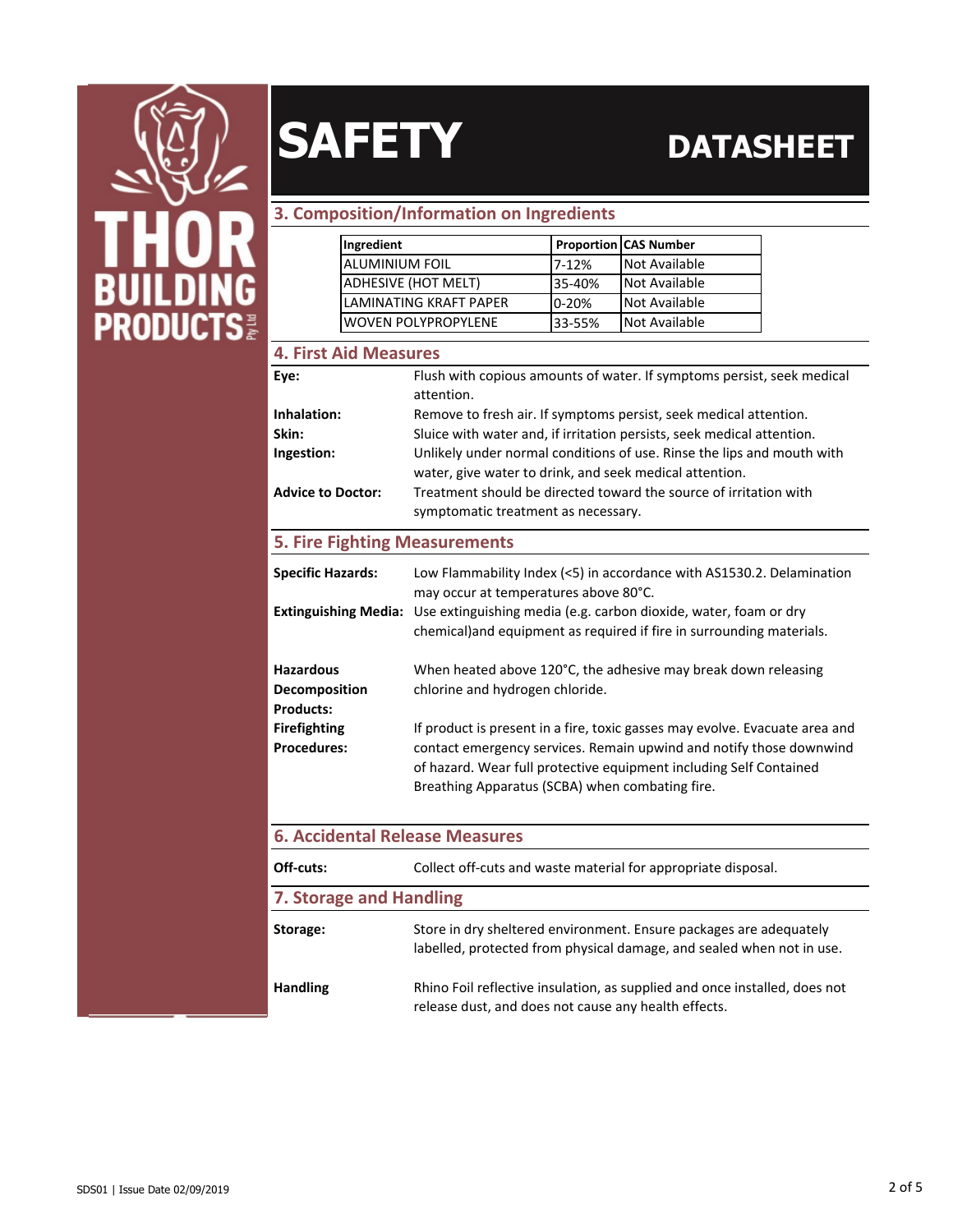

#### **8. Exposure Controls/Personal Protection**

|                           | <b>Exposure Standards:</b> No exposure standard(s) allocated. |
|---------------------------|---------------------------------------------------------------|
| <b>Biological Limits:</b> | No biological limit(s) allocated.                             |

**Engineering Controls:** Not applicable.

**PPE** Not required under normal conditions of use.

Where product is heated above 120°C, causing smoke or fumes, an efficient cartridge-type or powered respirators or supplied-air helmets may be necessary. Use only respirators that bear the Australian Standards mark and are fitted and maintained correctly, and that have been kept in clean storage when not in use.

### **9. Physical and Chemical Properties**

**Appearance:** Aluminium foil covered laminate, other face blue woven polypropylene.

| Odour:                   | None.                   | Upper/Lower              | Not applicable. |
|--------------------------|-------------------------|--------------------------|-----------------|
| <b>Flash Point</b>       | Not applicable.         | <b>Explosion Limit:</b>  |                 |
| <b>Boiling Point:</b>    | Not applicable.         | <b>Evaporation Rate:</b> | Not applicable. |
| <b>Melting Point:</b>    | Not applicable.         | % Volatiles:             | Not applicable. |
| <b>Vapour Density:</b>   | Not applicable.         | pH:                      | Not applicable. |
| <b>Specific Gravity:</b> | Not applicable $(<1)$ . | Decomposition            | $120^{\circ}$ C |
| Solubility (water):      | Insoluble               | Temperatures:            |                 |
| <b>Vapour Pressure:</b>  | Not applicable.         |                          |                 |

Simultaneous determination of Ignitability, Flame Propagation, Heat Release and Smoke Release in accordance with AS1530.3

| Ignitability:                | <b>Flame Spread Index: 0</b> |         |
|------------------------------|------------------------------|---------|
| <b>Heat Evolved Index: 0</b> | Smoke-developed              | $0 - 1$ |
|                              | Index:                       |         |

#### **10. Stability and Reactivity**

**Conditions to Avoid:** Heating to over 120°C. **Chemical Stability:** Stable. No reported incompatibilities. **Hazardous Polymerisation:** None known.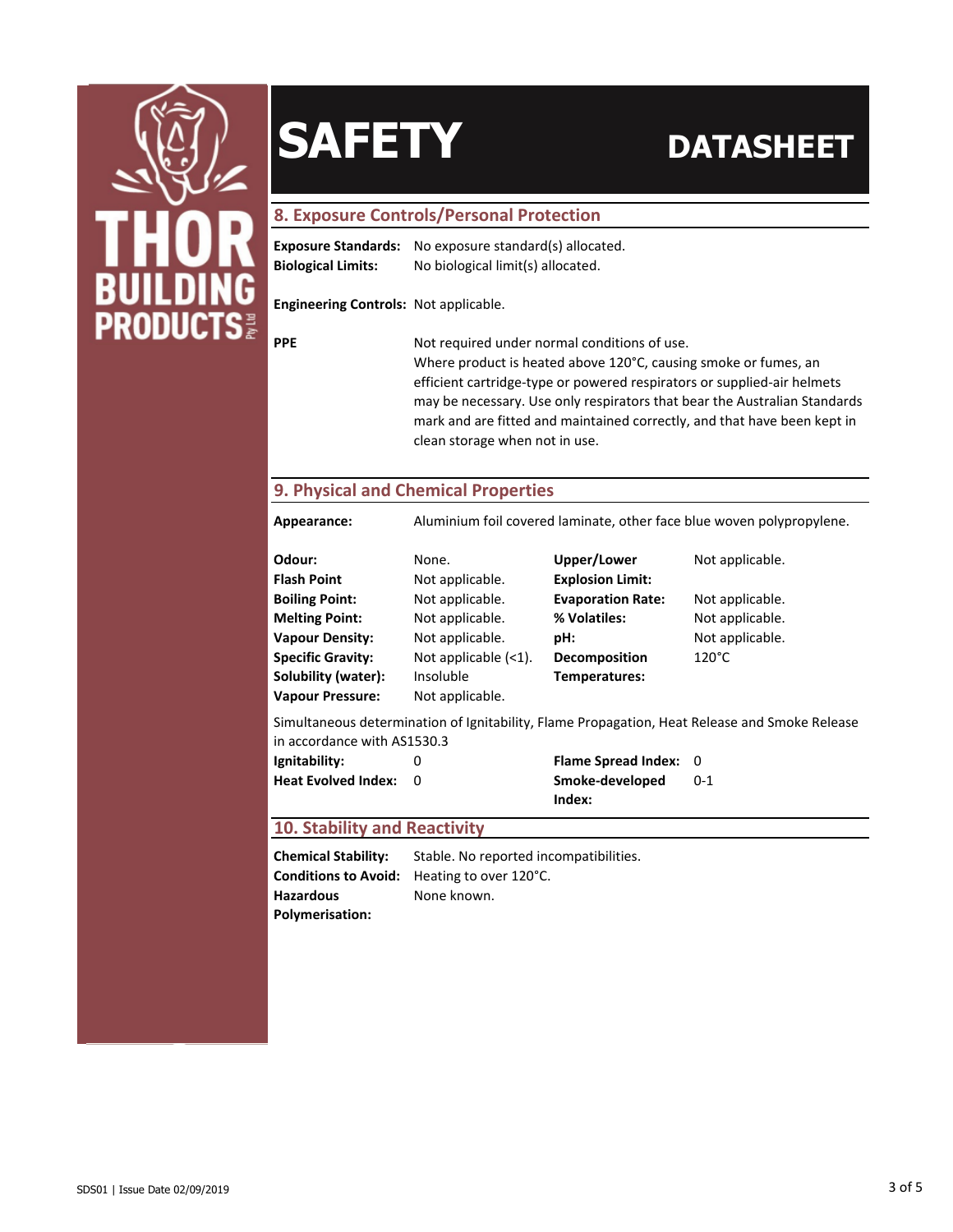

### **11. Toxicological Information**

|                                    | Toxological data is not applicable to the solid material                                       |  |  |  |
|------------------------------------|------------------------------------------------------------------------------------------------|--|--|--|
|                                    | Health Effects (applicable to fumes due to overheating above 120°C)                            |  |  |  |
| <b>Acute Effects:</b>              | When heated above 120°C, the adhesive may break down releasing                                 |  |  |  |
|                                    | chlorine and hydrogen chloride.                                                                |  |  |  |
| Eye:                               | In situations of overheating above 120°C fumes will irritate eyes causing                      |  |  |  |
|                                    | watering and redness.                                                                          |  |  |  |
| Inhalation:                        | In situations of overheating above 120°C highly irritant smoke or fumes                        |  |  |  |
|                                    | may cause excess mucous secretion, coughing and lung damage (see                               |  |  |  |
|                                    | Sections 5 and 10 above).                                                                      |  |  |  |
| Skin:                              | In situations of overheating above 120°C fumes may cause mild skin                             |  |  |  |
|                                    | irritation.                                                                                    |  |  |  |
| Ingestion:                         | Unlikely under normal conditions of use.                                                       |  |  |  |
| <b>Chronic:</b>                    | None known.                                                                                    |  |  |  |
| 12. Ecological Information         |                                                                                                |  |  |  |
| <b>Ecotoxicity:</b>                | No know reports of ecotoxicity.                                                                |  |  |  |
| <b>Persistence and</b>             |                                                                                                |  |  |  |
|                                    | Product would be expected to be of low bio-degradability and persistent<br>in the environment. |  |  |  |
| Degradability:                     |                                                                                                |  |  |  |
| <b>Mobility:</b>                   | Low mobility in landfill situations.                                                           |  |  |  |
| <b>13. Disposal Considerations</b> |                                                                                                |  |  |  |
| <b>Waste Disposal</b>              | Collect off-cuts and waste material for disposal into a landfill in accordance                 |  |  |  |
|                                    | with relevant authority guidelines.                                                            |  |  |  |
|                                    |                                                                                                |  |  |  |
| Legislation:                       | Dispose of in accordance with relevant local legislation.                                      |  |  |  |
| <b>14. Transport Information</b>   |                                                                                                |  |  |  |

#### **NOT CLASSIFIED AS A DANGEROUS GOOD BY THE CRITERIA OF THE ADG CODE**

| None Allocated |
|----------------|
| None Allocated |
|                |
| None Allocated |
| None Allocated |
| None Allocated |
| None Allocated |
|                |